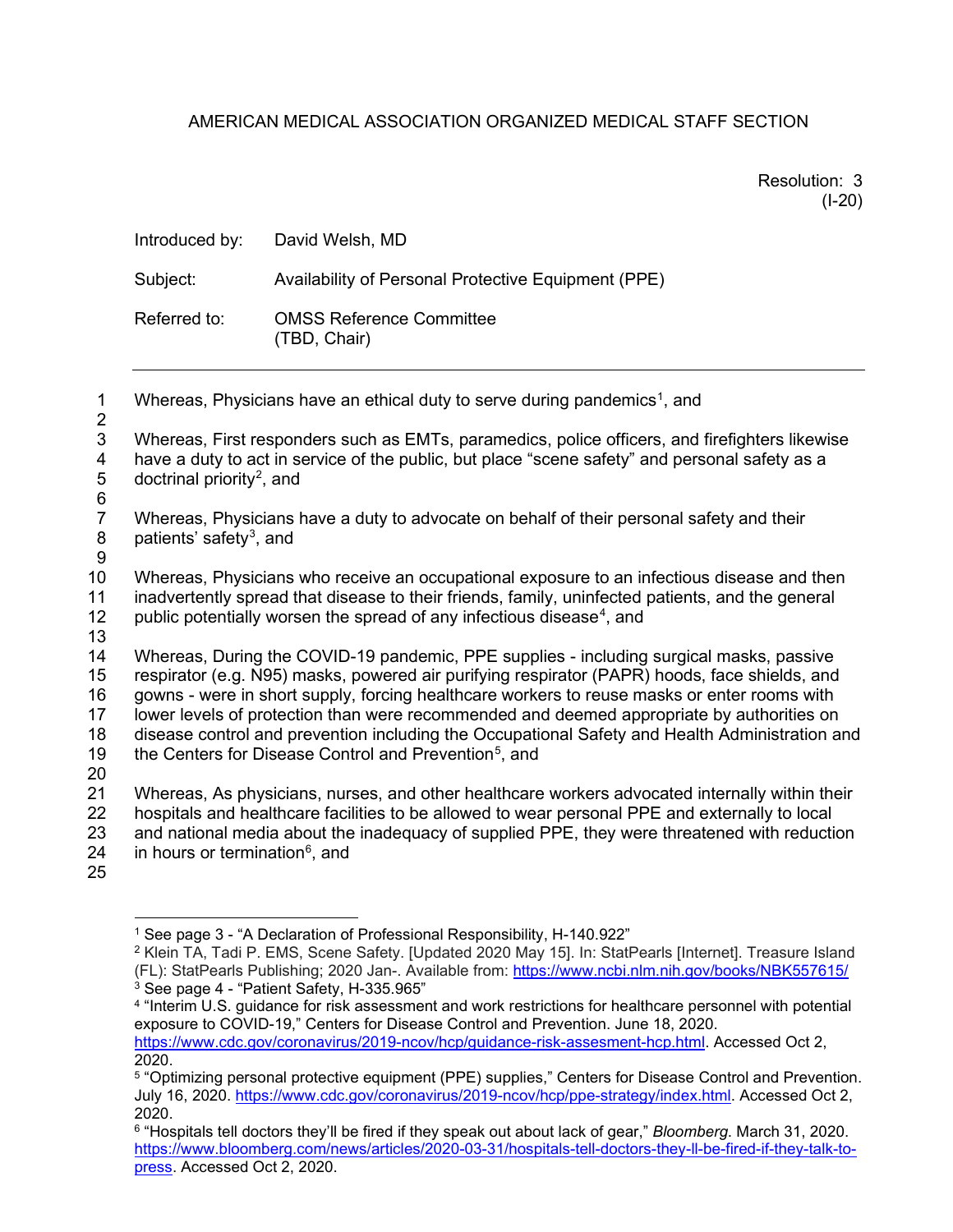1 Whereas, the AMA, the American Academy of Emergency Medicine, the American College of 2 Emergency Physicians, The American College of Surgenons, The Joint Commission, the Cound 2 Emergency Physicians, The American College of Surgeons, The Joint Commission, the Council 3 of Medical Specialty Societies, and other organizations published strong statements supporting 4 the rights of healthcare workers to wear additional PPE and objecting to adverse employment<br>5 actions related to using supplemental PPE and advocacy, therefore be it actions related to using supplemental PPE and advocacy, therefore be it 6<br>7 7 RESOLVED, That it is the responsibility of healthcare facilities to provide sufficient PPE for all<br>8 employees and staff in the event of a pandemic, natural disaster, or other surge in patient employees and staff in the event of a pandemic, natural disaster, or other surge in patient 9 volume or PPE need, and be it further, 10 11 RESOLVED, That our AMA supports minimum evidence-based standards and national<br>12 guidelines for PPE use, reuse, and appropriate cleaning / decontamination during surge 12 guidelines for PPE use, reuse, and appropriate cleaning / decontamination during surge 13 conditions, and be it further 14 RESOLVED, That physicians and healthcare professionals must be permitted to use their 16 professional judgement and augment institution-provided PPE with additional, appropriately 17 decontaminated, personally-provided PPE without penalty, and be it further, 18 RESOLVED, That our AMA affirms that the medical staff of each health care institution should 20 be integrally involved in disaster planning, strategy and tactical management of ongoing crises,<br>21 and be it further and be it further 22 23 RESOLVED, That our AMA work with The Joint Commission, the American Nurses 24 Credentialing Center, the Center for Medicare and Medicaid Services, and other regulatory and<br>25 certifying bodies to ensure that credentialing processes for healthcare facilities include 25 certifying bodies to ensure that credentialing processes for healthcare facilities include 26 consideration of adequacy of PPE stores on hand as well as processes for rapid acquisition of 27 additional PPE in the event of a pandemic, and be it further additional PPE in the event of a pandemic, and be it further 28 RESOLVED, That the AMA study the physician's ethical duty to serve in a pandemic including 30 but not limited to the following considerations: 31 1. The availability and adequacy of institutional supplied PPE and whether<br>32 1. The availability and adequacy of institutional supplied PPE and whether inadequate PPE modifies a physician's duty to act. 33 2. Whether a physician's duty to act is modified by the personal health of the 34 physician and/or those with whom the physician has regular extended contact,<br>35 3. Whether a physician's duty to their personal and population safety allows them 3. Whether a physician's duty to their personal and population safety allows them to 36 speak with local and national media about the safety of their work environment 37 as it relates to the risk it places on themselves, their immediate family and 38 regular social contacts, and the public at large, 39 4. How medical students, residents, and fellows are affected in the setting of a 40 pandemic in terms of their ethical obligation to care for patients, ramifications to 41 their education, and the protections necessary given their vulnerable status,<br>42 5. The ethical obligation of healthcare institutions and the federal government to 42 5. The ethical obligation of healthcare institutions and the federal government to 43 protect the physical and emotional wellbeing of physicians and other healthcare 44 workers during and after a pandemic. 45 46 RESOLVED, That our AMA support a physician's ability to participate in public commentary 47 regarding an institution's inability to provide adequate clinical resources and/or health and 48 environmental safety conditions necessary to provide appropriate and safe care of care for

49 patients and physicians during a pandemic or natural disaster.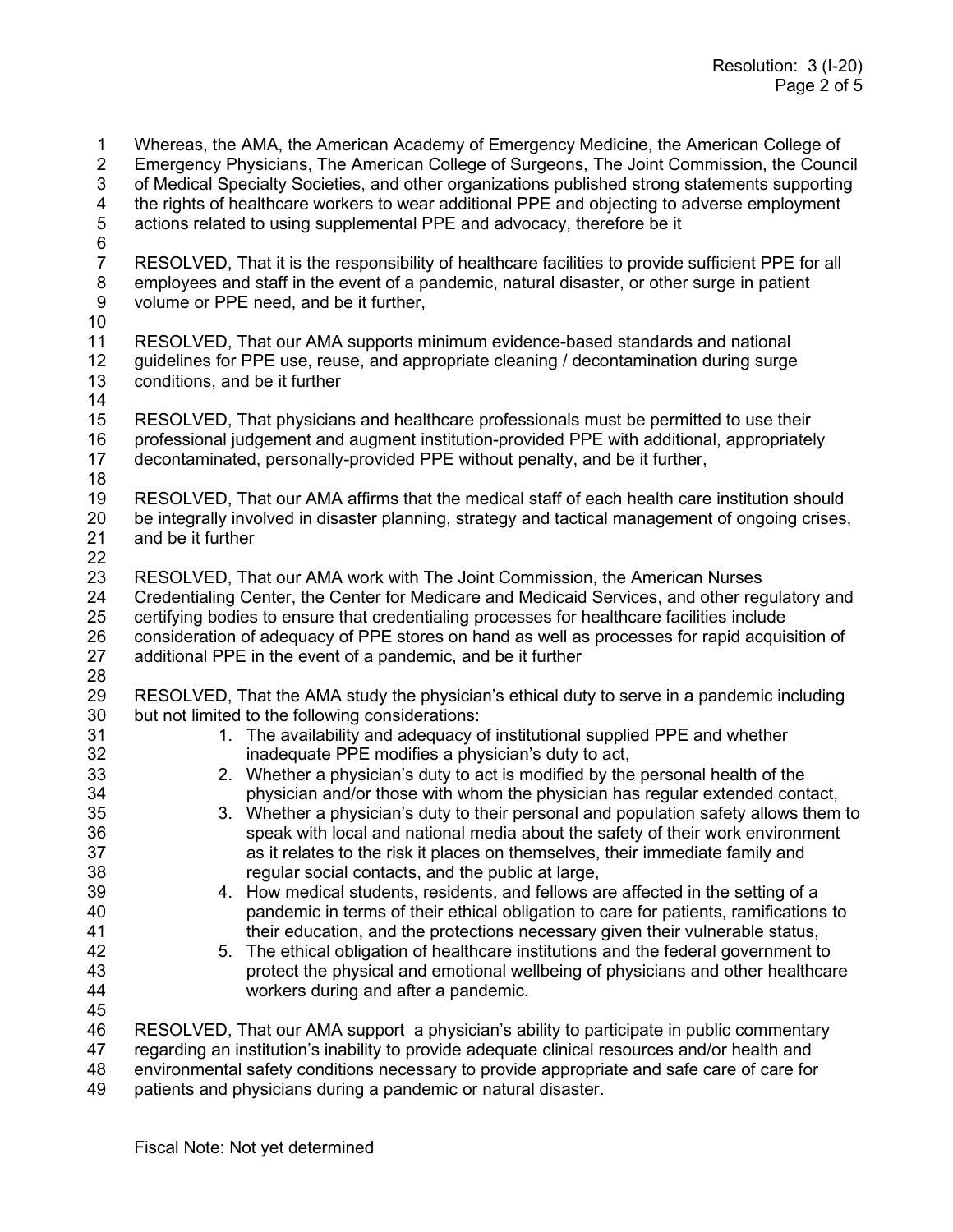Received: 9/19/2020

## **RELEVANT AMA POLICY:**

## **A Declaration of Professional Responsibility H-140.900**

Our AMA adopts the Declaration of Professional Responsibility

DECLARATION OF PROFESSIONAL RESPONSIBILITY: MEDICINE's SOCIAL CONTRACT WITH HUMANITY

#### Preamble

Never in the history of human civilization has the well being of each individual been so inextricably linked to that of every other. Plagues and pandemics respect no national borders in a world of global commerce and travel. Wars and acts of terrorism enlist innocents as combatants and mark civilians as targets. Advances in medical science and genetics, while promising to do great good, may also be harnessed as agents of evil. The unprecedented scope and immediacy of these universal challenges demand concerted action and response by all.

As physicians, we are bound in our response by a common heritage of caring for the sick and the suffering. Through the centuries, individual physicians have fulfilled this obligation by applying their skills and knowledge competently, selflessly and at times heroically. Today, our profession must reaffirm its historical commitment to combat natural and man-made assaults on the health and well being of humankind. Only by acting together across geographic and ideological divides can we overcome such powerful threats. Humanity is our patient.

#### **Declaration**

We, the members of the world community of physicians, solemnly commit ourselves to: (1) Respect human life and the dignity of every individual.

(2) Refrain from supporting or committing crimes against humanity and condemn any such acts.

(3) Treat the sick and injured with competence and compassion and without prejudice.

(4) Apply our knowledge and skills when needed, though doing so may put us at risk.

(5) Protect the privacy and confidentiality of those for whom we care and breach that confidence only when keeping it would seriously threaten their health and safety or that of others.

(6) Work freely with colleagues to discover, develop, and promote advances in medicine and public health that ameliorate suffering and contribute to human well-being.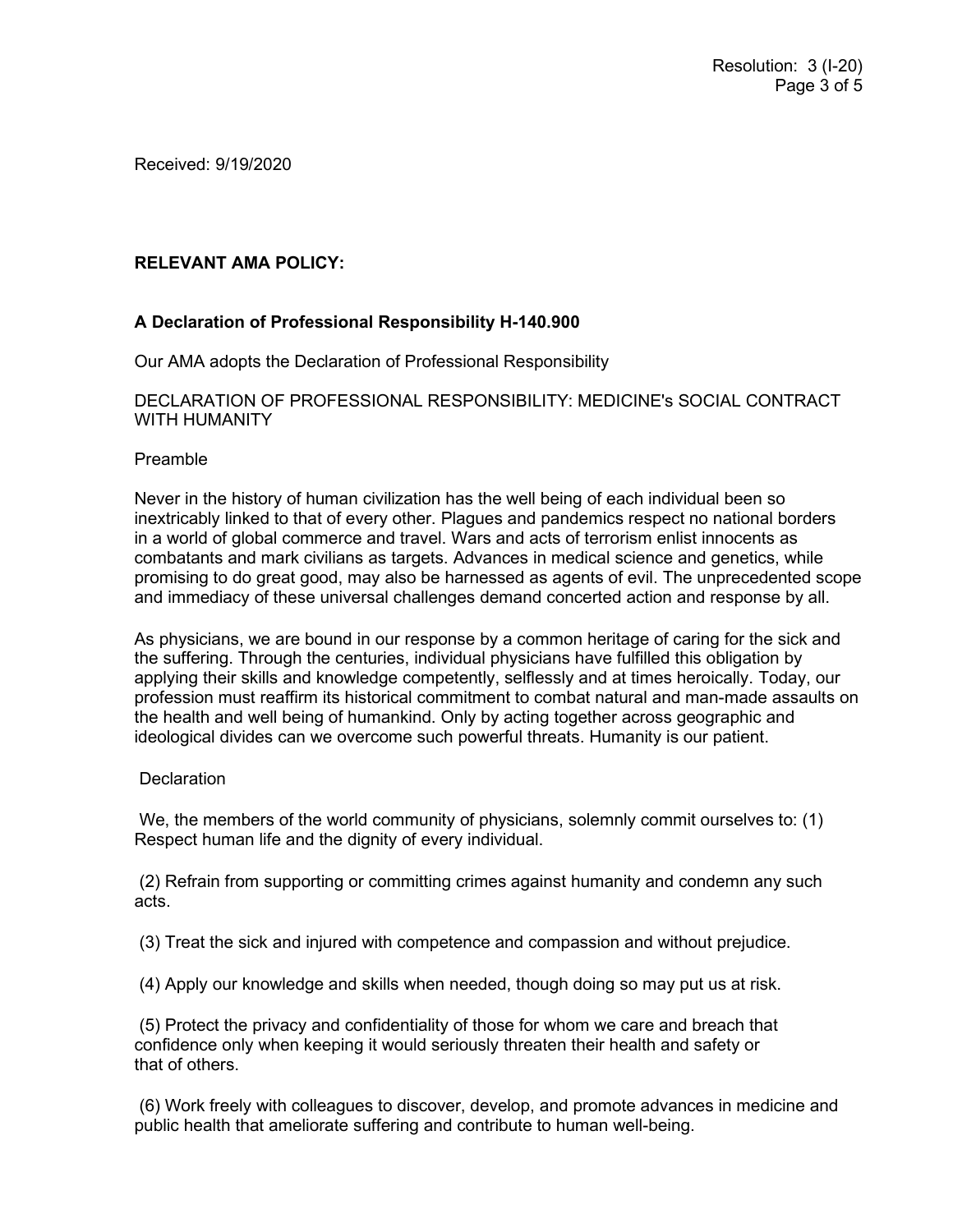(7) Educate the public and polity about present and future threats to the health of humanity.

(8) Advocate for social, economic, educational, and political changes that ameliorate suffering and contribute to human well-being.

(9) Teach and mentor those who follow us for they are the future of our caring profession.

We make these promises solemnly, freely, and upon our personal and professional honor.

Citation: CEJA Rep. 5, I-01; Reaffirmed: A-07; Reaffirmed: CEJA Rep. 04, A-17

### **Patient Safety H-335.965**

Our AMA: (1) continues its advocacy efforts in the area of patient safety and work to promote a meaningful long-term approach to ensure greater patient safety in the delivery of health care in our nation; and (2) continues to advance non-punitive, evidenced-based health systems error data collection as well as strong legal protections for participants in safety programs. At a minimum, these protections must ensure that all information reported or otherwise gathered in the process of patient safety and error reporting programs (including any data, report, memorandum, analysis, statement, or other communication) intended either for internal use, or to be shared with others solely for the same purposes, remain confidential and not be subject to discovery in legal proceedings. Such protections must extend from the time of reporting to postincident review activities and with regard to the repositories of identifiable data from such reporting programs.

Citation: Sub Res. 202, A-00; Reaffirmed: BOT Rep. 13, I-00; Reaffirmed: A-01; Reaffirmed I-03; Reaffirmed: A-05; Modified: CSAPH Rep. 1, A-15

#### **Code of Medical Ethics – 9.3.1 Physician Health & Wellness**

When physician health or wellness is compromised, so may the safety and effectiveness of the medical care provided. To preserve the quality of their performance, physicians have a responsibility to maintain their health and wellness, broadly construed as preventing or treating acute or chronic diseases, including mental illness, disabilities, and occupational stress.

To fulfill this responsibility individually, physicians should:

(a) Maintain their own health and wellness by:

(i) following healthy lifestyle habits;

(ii) ensuring that they have a personal physician whose objectivity is not compromised.

(b) Take appropriate action when their health or wellness is compromised, including:

(i) engaging in honest assessment of their ability to continue practicing safely;

(ii) taking measures to mitigate the problem;

(iii) taking appropriate measures to protect patients, including measures to minimize the risk of transmitting infectious disease commensurate with the seriousness of the disease;

(iv) seeking appropriate help as needed, including help in addressing substance abuse.

Physicians should not practice if their ability to do so safely is impaired by use of a controlled substance, alcohol, other chemical agent or a health condition.

Collectively, physicians have an obligation to ensure that colleagues are able to provide safe and effective care, which includes promoting health and wellness among physicians.